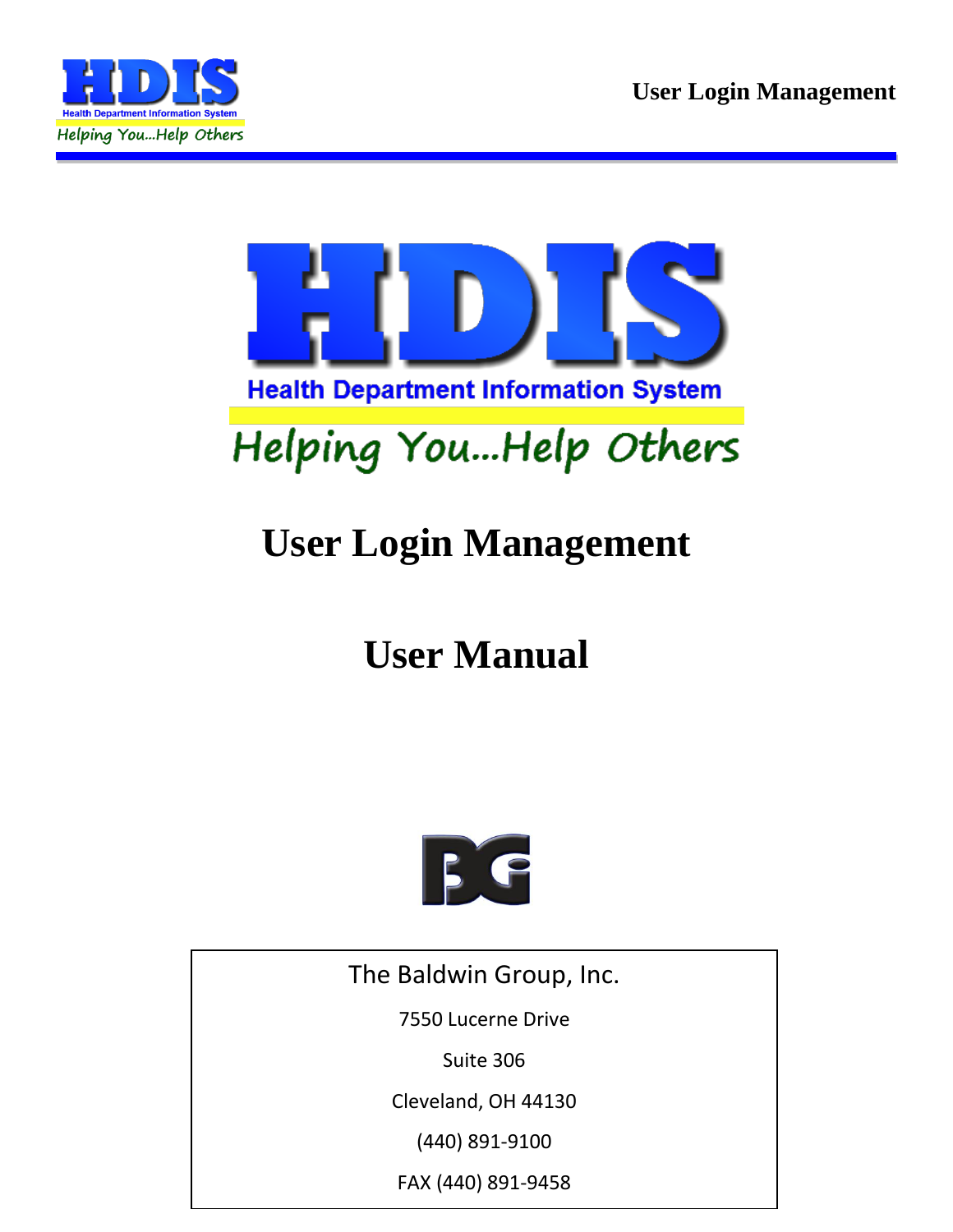

Copyright © 1996 - 2020

The Baldwin Group, Inc.

ALL RIGHTS RESERVED

HDIS are trademarks of The Baldwin Group, Inc.

No part of this publication may be stored in a retrieval system, transmitted, or reproduced in any way, including but not limited to photocopy, photograph, magnetic, or other record, without the prior agreement and written permission of The Baldwin Group, Inc.

Windows® and MS-DOS® are registered trademarks of Microsoft Corporation.

Other trademarks are owned by their respective companies.

Disclaimer

All data examples containing personal names, company names (or companies), vehicle information, or locations that appear in this guide are fictitious in nature and do not refer to, or portray, in name or substance, any actual names, organizations, entities, or institutions. Any resemblance to any real person (living or dead), organization, entity, or institution is purely coincidental.

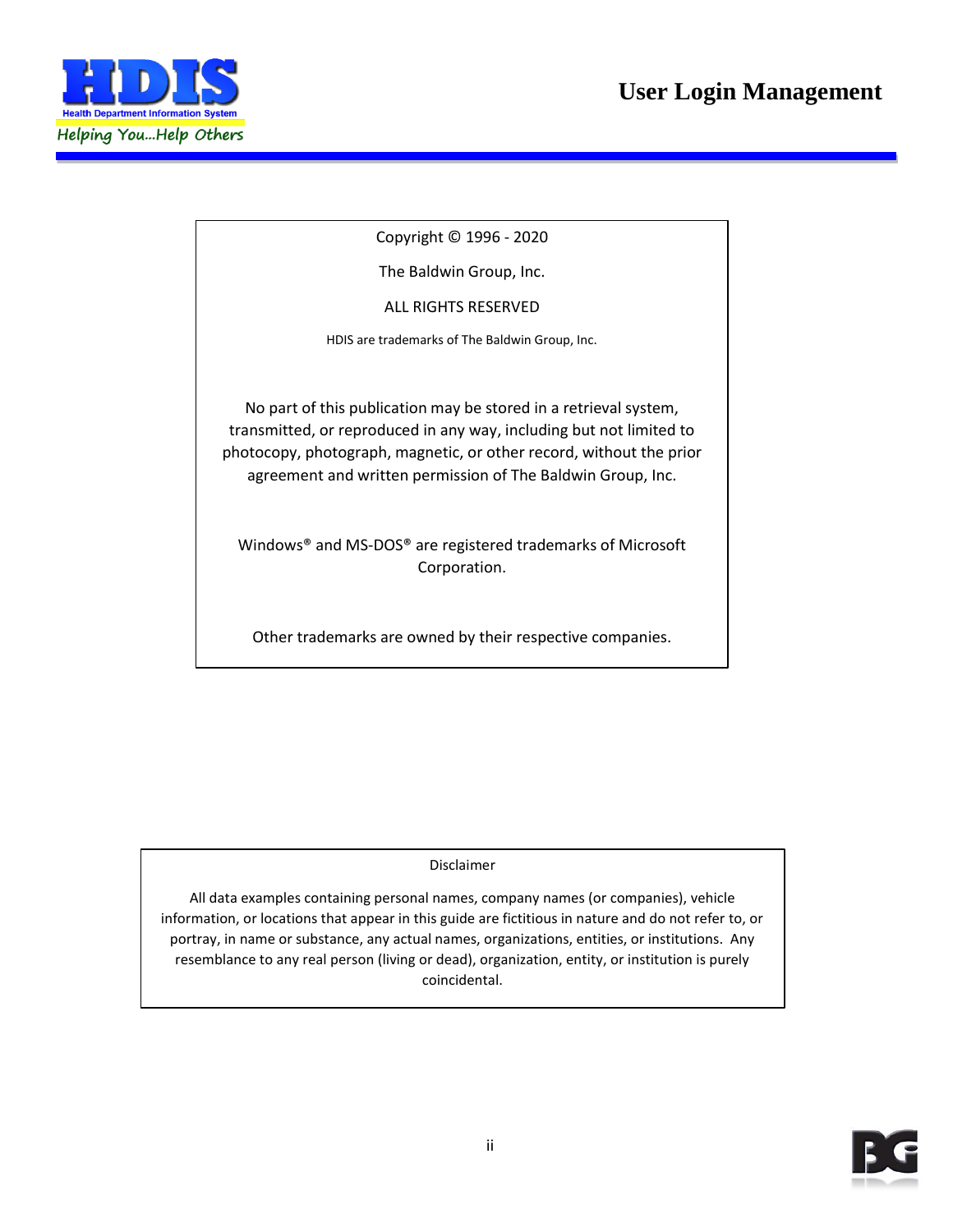

# **Contents**

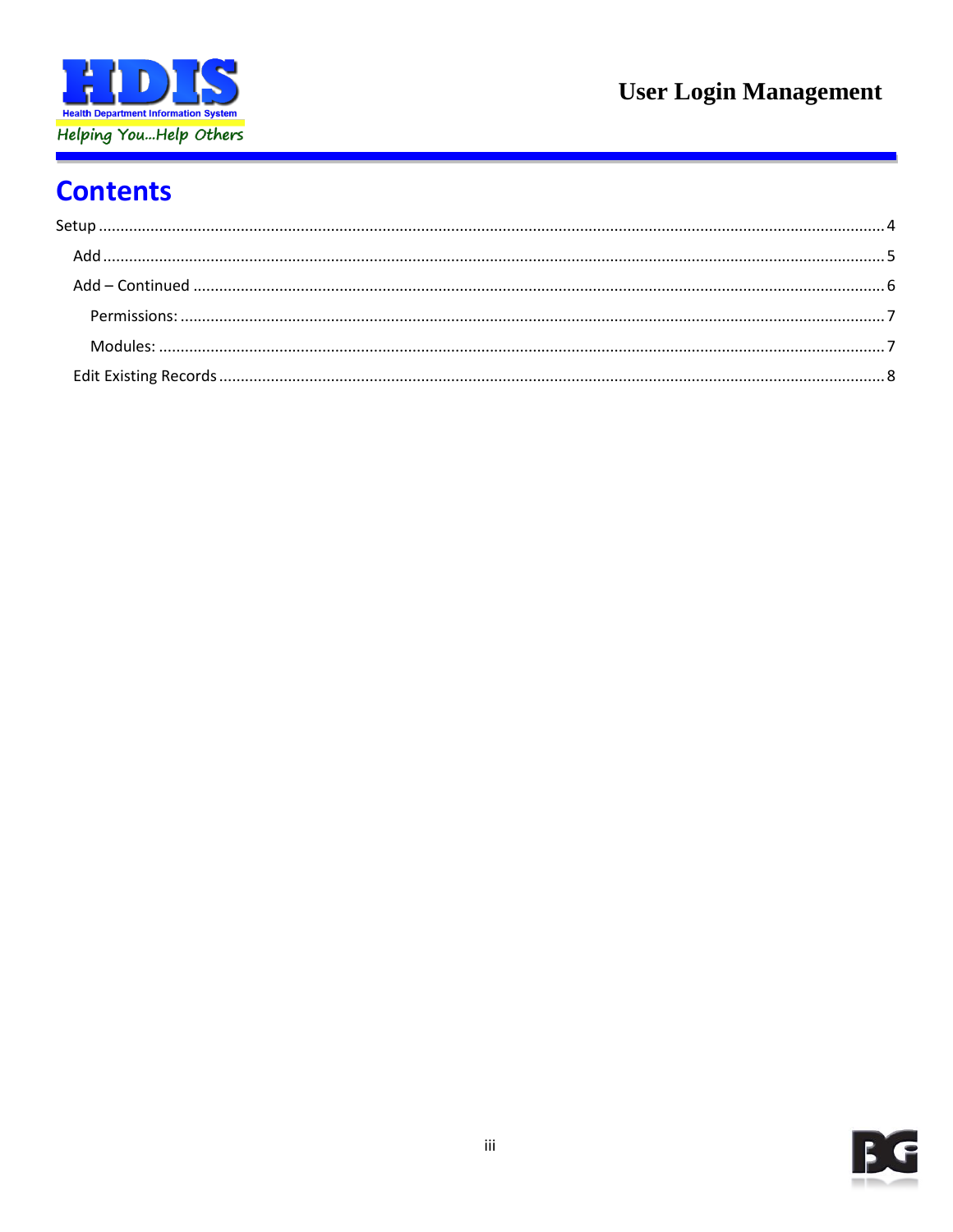

## <span id="page-3-0"></span>**Setup**

Open HDIS and Login as "**Supervisor**"

#### Navigate to **Maintenance > Logins & Passwords:**



After clicking **Logins & Passwords**, a new window will appear:

|     | Find                           |       |      |             | Information  |              |
|-----|--------------------------------|-------|------|-------------|--------------|--------------|
|     | Enter Name of Employee or ID # |       |      |             |              |              |
|     |                                |       |      |             |              | Add<br>Close |
| ID# | <b>Name</b>                    | Mgmt. | Env. | <b>CPHS</b> | <b>Vital</b> | $\land$      |
|     | 1 SUPERVISOR                   | Ÿ     | Y    | Ÿ           | Y            |              |
|     |                                |       |      |             |              |              |
|     |                                |       |      |             |              |              |
|     |                                |       |      |             |              |              |
|     |                                |       |      |             |              |              |
|     |                                |       |      |             |              |              |
|     |                                |       |      |             |              |              |
|     |                                |       |      |             |              |              |
|     |                                |       |      |             |              |              |
|     |                                |       |      |             |              |              |
|     |                                |       |      |             |              |              |
|     |                                |       |      |             |              |              |
|     |                                |       |      |             |              |              |
|     |                                |       |      |             |              |              |
|     |                                |       |      |             |              |              |
|     |                                |       |      |             |              |              |
|     |                                |       |      |             |              |              |
|     |                                |       |      |             |              |              |
|     |                                |       |      |             |              | $\checkmark$ |

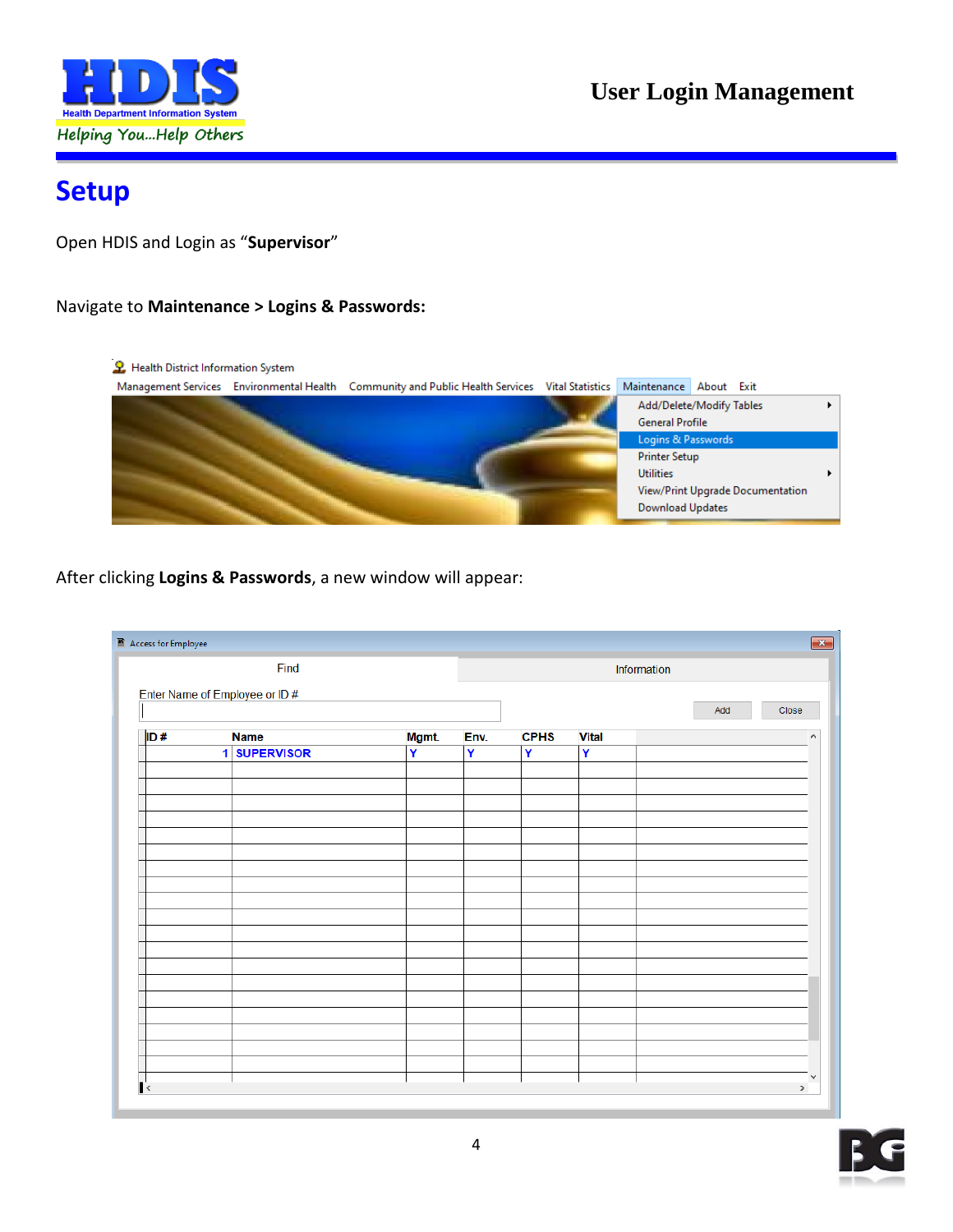

### <span id="page-4-0"></span>**Add**

Looking at the **Logins & Passwords** screen, to **Add** a new employee account click the **Add** button.

| Find                           | Information  |
|--------------------------------|--------------|
| Enter Name of Employee or ID # |              |
|                                | Add<br>Close |
| $\Box$                         |              |

#### After clicking **Add**, a new window will appear:

| Access for Employee                                            |                                                                                   |                         |              | $\mathbf{x}$            |
|----------------------------------------------------------------|-----------------------------------------------------------------------------------|-------------------------|--------------|-------------------------|
| Find                                                           |                                                                                   |                         | Information  |                         |
| Employee<br>Login ID<br><b>Note</b>                            | Password                                                                          |                         | Employee ID# | $\overline{\mathbf{c}}$ |
| Management<br>$\Box$ View<br>$\Box$ Add                        | Environmental<br>Community & Public Health<br><b>Inventory</b><br><b>Payables</b> | <b>Vital Statistics</b> | Passwords    | <b>User Defined</b>     |
| Modify or Delete<br>$\Box$ Reports<br>□ Browse<br>$\Box$ Count | <b>Personnel</b><br>Receipts                                                      |                         |              |                         |
|                                                                |                                                                                   |                         |              |                         |
|                                                                |                                                                                   |                         |              |                         |
|                                                                |                                                                                   | Next<br>Previous        | Delete       | Modify<br>Add           |

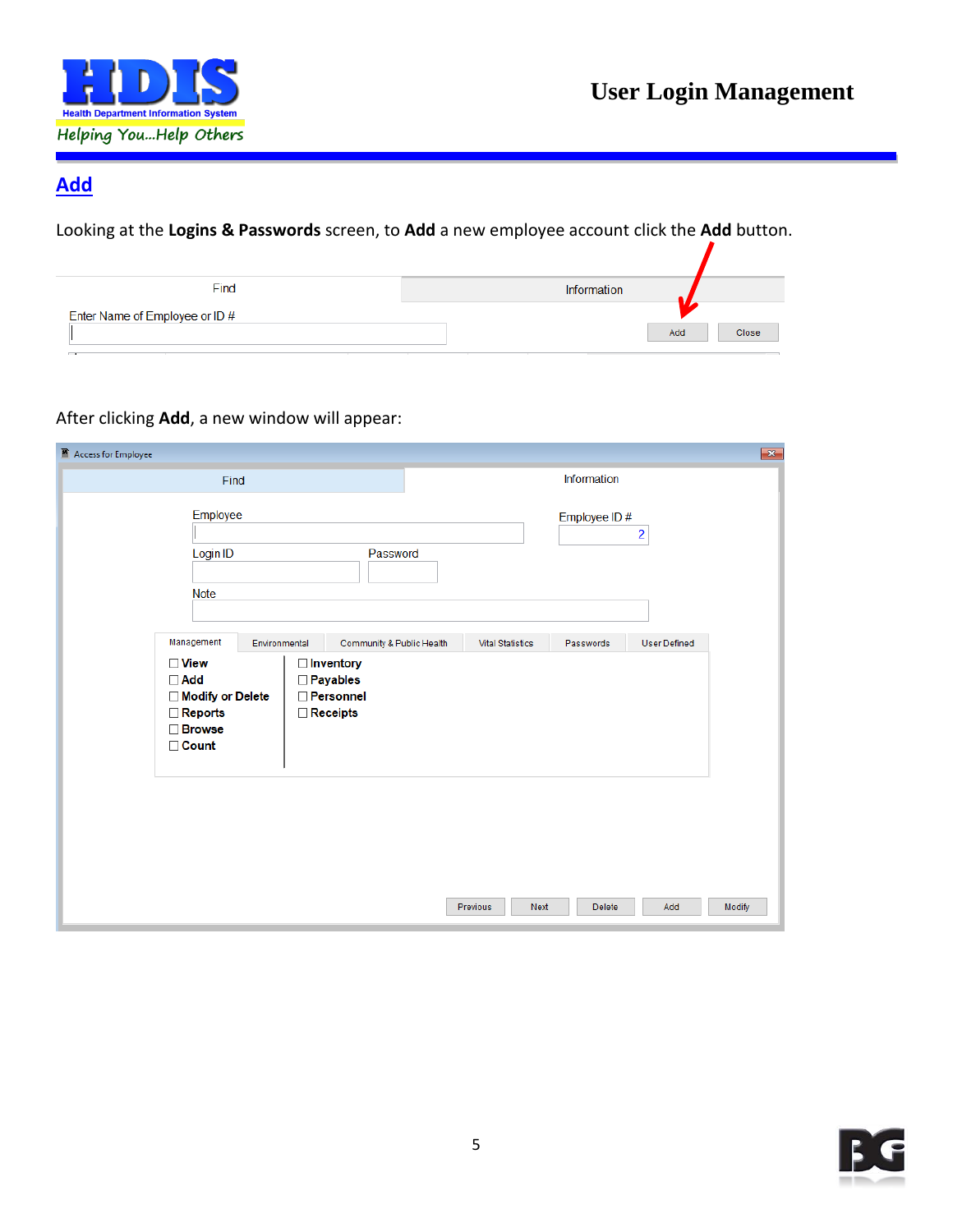

### <span id="page-5-0"></span>**Add – Continued**

Type the Employee information into the text fields:

| $\blacksquare$ Access for Employee              | $-x$         |
|-------------------------------------------------|--------------|
| Find                                            | Information  |
| Employee<br>Login ID<br>Password<br><b>Note</b> | Employee ID# |

After adding the Employee information, look underneath at the tab selections:

| Management                                                                                                     | Environmental | Community & Public Health                                                    | <b>Vital Statistics</b> | Passwords | User Defined |
|----------------------------------------------------------------------------------------------------------------|---------------|------------------------------------------------------------------------------|-------------------------|-----------|--------------|
| $\Box$ View<br>$\Box$ Add<br><b>Modify or Delete</b><br>П<br>$\Box$ Reports<br><b>Browse</b><br>$\sqcap$ Count |               | <b>□ Inventory</b><br>$\Box$ Payables<br>$\Box$ Personnel<br>$\Box$ Receipts |                         |           |              |

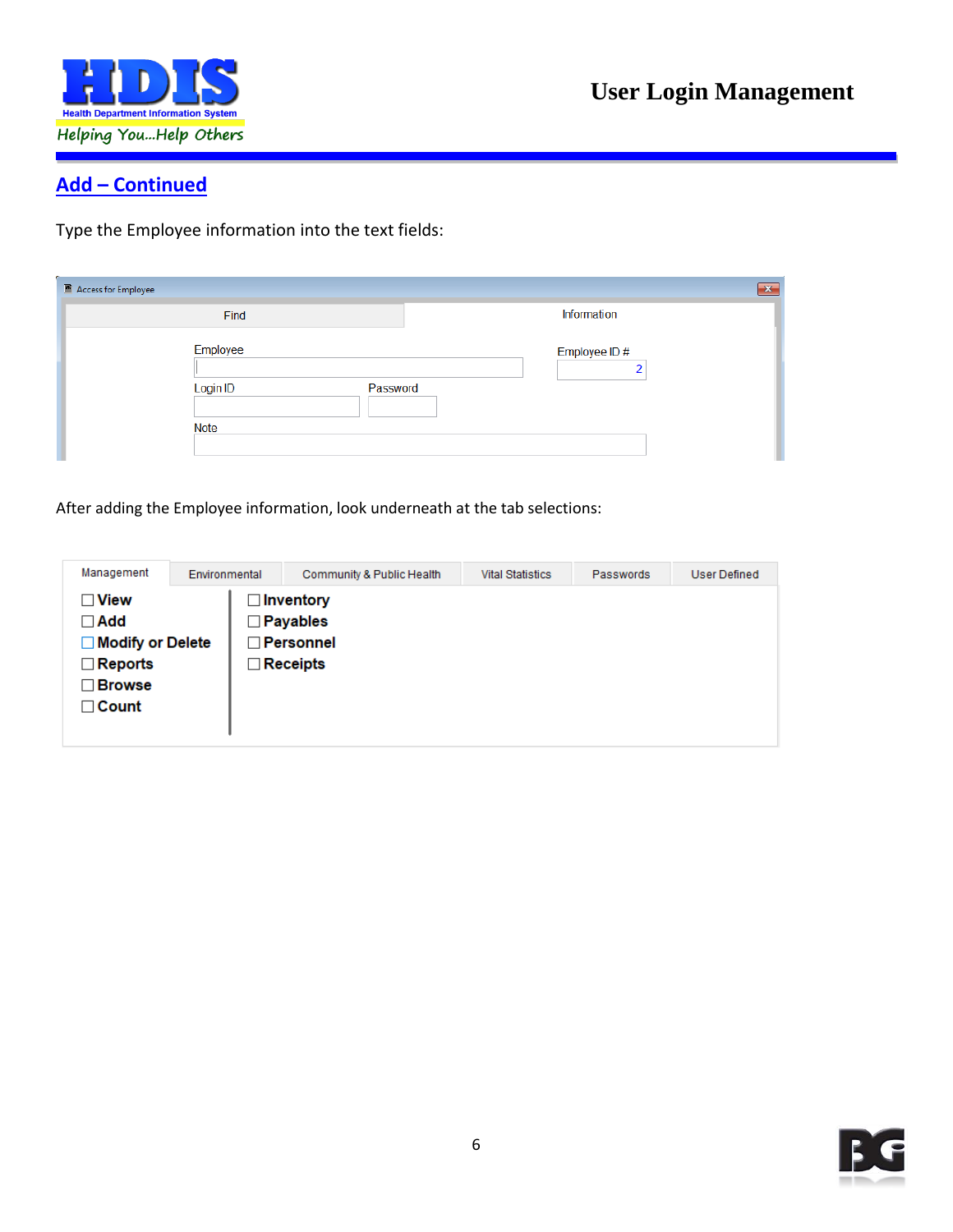

Check-mark the permissions for each **Tab/Module** the user will need access to in HDIS:

#### <span id="page-6-0"></span>*Permissions:*

- $\Box$  View  $\Box$  Add □ Modify or Delete  $\Box$  Reports □ Browse
- $\Box$  Count

#### <span id="page-6-1"></span>*Modules:*

| $\Box$ Inventory<br>$\Box$ Payables<br>$\Box$ Personnel<br>$\Box$ Receipts |                                                                             |                                                               |
|----------------------------------------------------------------------------|-----------------------------------------------------------------------------|---------------------------------------------------------------|
| $\sqcap$ Beaches<br>⊟ Daily Work S<br>Food Protec                          | $\Box$ Open Burning<br><b>⊟ Parks/Camps</b><br>$\Box$ Plumbing              | $\Box$ Rabies Control<br>$\Box$ School Inspec<br>□ Sewage Dis |
| ∃ Manufactured<br>$\sqcap$ Marinas<br>□ Mosquito Con                       | □ Pool/Spa/Spec □ Solid Waste<br>⊟ Private Water<br>$\square$ Public Health | $\Box$ Tattoos and/or<br>$\Box$ House Inspections             |
| □ Appointment                                                              | $\square$ Early Interven<br><b>OIMRI</b>                                    |                                                               |

| $\Box$ Appointment $\Box$ Early Interven $\Box$ Oliviry |                                         |                          |
|---------------------------------------------------------|-----------------------------------------|--------------------------|
| $\Box$ Adult/Travel $\Box$ Flu Clinic                   |                                         | $\Box$ Tuberculosis Test |
| $\Box$ BCMH                                             | $\Box$ Help Me Grow $\Box$ Welcome Home |                          |
| $\Box$ CFHS and Match $\Box$ HIV/AIDS                   |                                         | $\Box$ Adult Health      |
| $\Box$ Childhood Imm $\Box$ Lead Clinics                |                                         | $\Box$ Title 20          |
| □ Clinical Serv  □ Montana-HV                           |                                         | $\Box$ Women's Health    |
| □ Communicable □ Nurse's Daily                          |                                         |                          |
|                                                         |                                         |                          |

□ Birth & Death Certificates

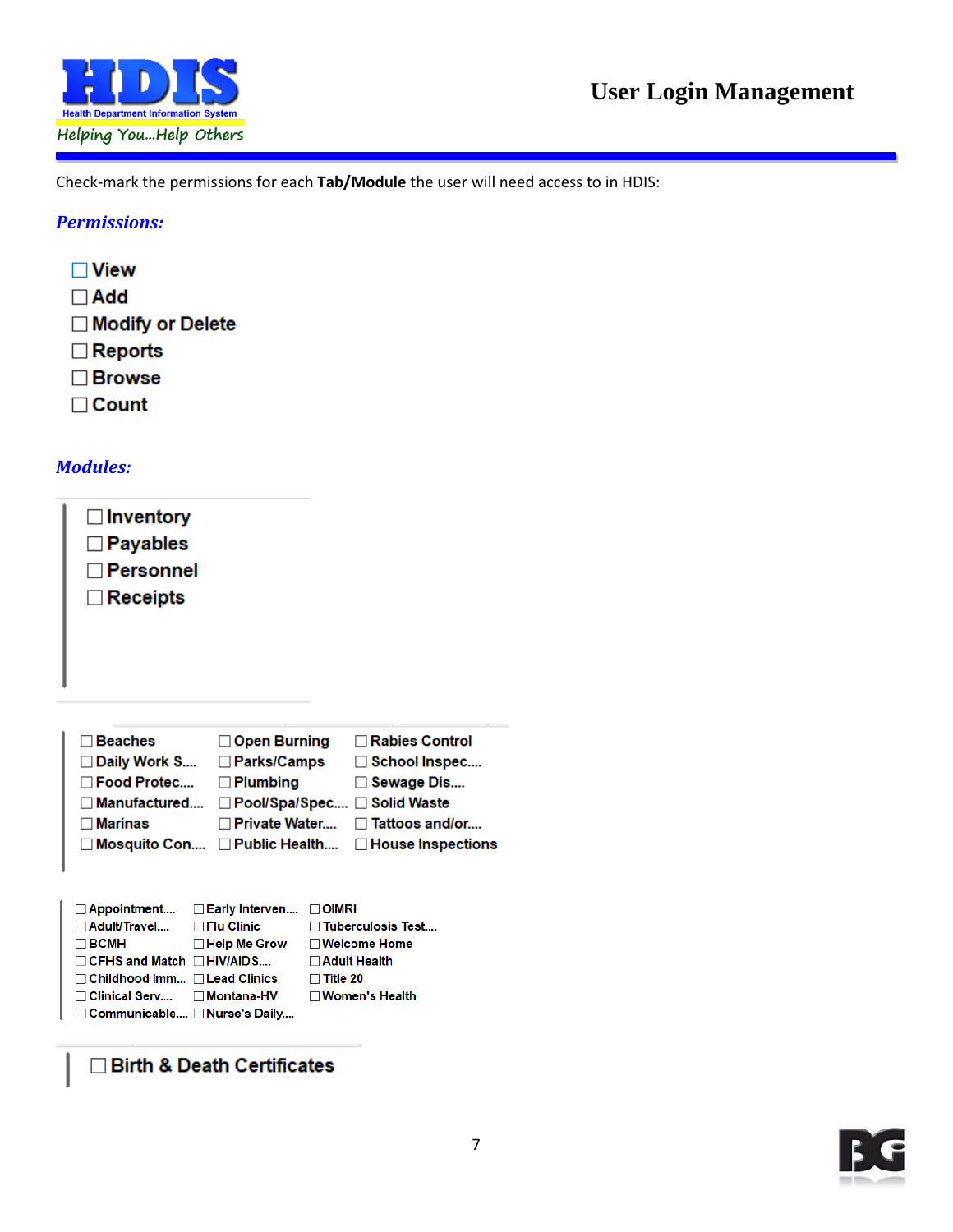

### <span id="page-7-0"></span>**Edit Existing Records**

To modify an existing account, click on the account on the **Find** tab:

| $\blacksquare$ Access for Employee |   |                   |                         |      |             |              | $\mathbf{z}$ |
|------------------------------------|---|-------------------|-------------------------|------|-------------|--------------|--------------|
|                                    |   | Find              |                         |      |             |              | Information  |
| Enter Name of Employee or ID #     |   |                   |                         |      |             |              |              |
|                                    |   |                   |                         |      |             |              | Close<br>Add |
| ID#                                |   | <b>Name</b>       | Mgmt.                   | Env. | <b>CPHS</b> | <b>Vital</b> | A.           |
|                                    | 1 | <b>SUPERVISOR</b> | $\overline{\mathsf{Y}}$ | Ÿ    | Y           | Ÿ            |              |
|                                    |   | $2$ TEST          | $\overline{\mathsf{N}}$ | N    | N           | N            |              |
|                                    |   |                   |                         |      |             |              |              |
|                                    |   |                   |                         |      |             |              |              |
|                                    |   |                   |                         |      |             |              |              |
|                                    |   |                   |                         |      |             |              |              |
|                                    |   |                   |                         |      |             |              |              |
|                                    |   |                   |                         |      |             |              |              |
|                                    |   |                   |                         |      |             |              |              |
|                                    |   |                   |                         |      |             |              |              |
|                                    |   |                   |                         |      |             |              |              |
|                                    |   |                   |                         |      |             |              |              |
|                                    |   |                   |                         |      |             |              |              |
|                                    |   |                   |                         |      |             |              |              |
|                                    |   |                   |                         |      |             |              |              |
|                                    |   |                   |                         |      |             |              |              |
|                                    |   |                   |                         |      |             |              |              |
|                                    |   |                   |                         |      |             |              |              |
|                                    |   |                   |                         |      |             |              |              |
|                                    |   |                   |                         |      |             |              | $\mathbf{v}$ |
| $\left\langle$                     |   |                   |                         |      |             |              | $\,$         |
|                                    |   |                   |                         |      |             |              |              |